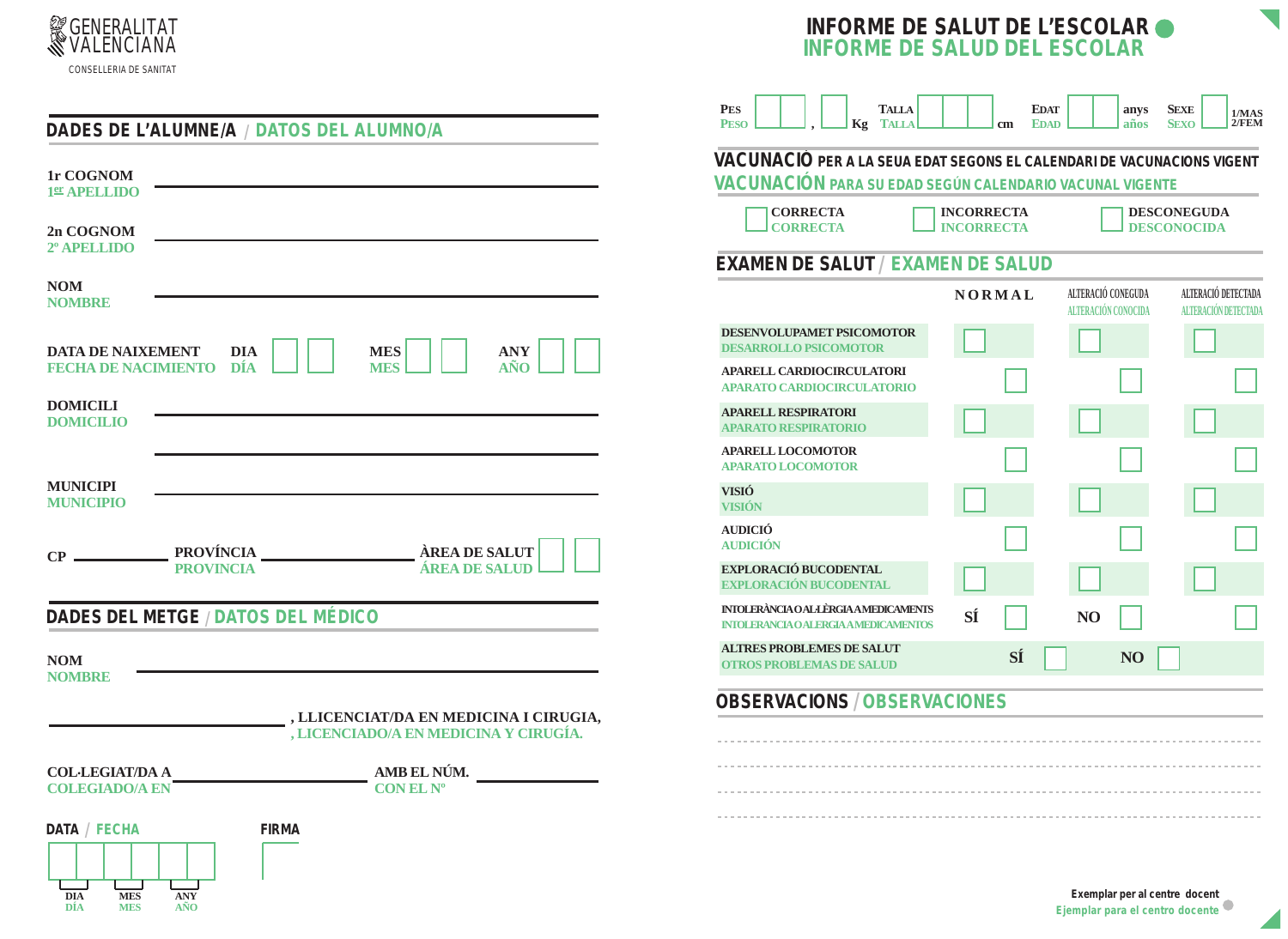



|                                                                      |                                          |                                                                                 |                        | <b>PES</b><br><b>PESO</b>                                                                |
|----------------------------------------------------------------------|------------------------------------------|---------------------------------------------------------------------------------|------------------------|------------------------------------------------------------------------------------------|
|                                                                      | DADES DE L'ALUMNE/A / DATOS DEL ALUMNO/A |                                                                                 |                        |                                                                                          |
| 1r COGNOM<br>1er APELLIDO                                            |                                          |                                                                                 |                        | VACUNACIO<br>VACUNACIO                                                                   |
| 2n COGNOM<br>2º APELLIDO                                             |                                          |                                                                                 |                        | <b>CORRI</b><br><b>CORRI</b>                                                             |
| <b>NOM</b>                                                           |                                          |                                                                                 |                        | <b>EXAMEN DE</b>                                                                         |
| <b>NOMBRE</b><br>DATA DE NAIXEMENT<br><b>FECHA DE NACIMIENTO DÍA</b> | <b>DIA</b>                               | <b>MES</b><br><b>MES</b>                                                        | ANY<br>$\widehat{ANO}$ | <b>DESENVOLUPAN</b><br><b>DESARROLLO P</b><br><b>APARELL CARD</b><br><b>APARATO CARD</b> |
| <b>DOMICILI</b><br><b>DOMICILIO</b>                                  |                                          |                                                                                 |                        | <b>APARELL RESPI</b><br><b>APARATO RESPI</b>                                             |
|                                                                      |                                          |                                                                                 |                        | <b>APARELL LOCO</b><br><b>APARATO LOCO</b>                                               |
| <b>MUNICIPI</b><br><b>MUNICIPIO</b>                                  |                                          |                                                                                 |                        | <b>VISIÓ</b><br><b>VISIÓN</b>                                                            |
| $CP =$                                                               |                                          | PROVÍNCIA <b>AREA DE SALUT</b>                                                  |                        | <b>AUDICIÓ</b><br><b>AUDICIÓN</b>                                                        |
|                                                                      | <b>PROVINCIA</b>                         |                                                                                 | <b>ÁREA DE SALUD</b>   | <b>EXPLORACIÓ BU</b><br><b>EXPLORACIÓN</b>                                               |
|                                                                      | DADES DEL METGE / DATOS DEL MÉDICO       |                                                                                 |                        | <b>INIOLERÀNCIAOAI</b><br><b>INTOLERANCIAOAI</b>                                         |
| <b>NOM</b><br><b>NOMBRE</b>                                          |                                          |                                                                                 |                        | <b>ALTRES PROBLI</b><br><b>OTROS PROBLE</b>                                              |
|                                                                      |                                          | , LLICENCIAT/DA EN MEDICINA I CIRUGIA,<br>, LICENCIADO/A EN MEDICINA Y CIRUGÍA. |                        | OBSERVAC                                                                                 |
|                                                                      |                                          |                                                                                 |                        | .                                                                                        |
| <b>COL·LEGIAT/DA A</b><br><b>COLEGIADO/A EN</b>                      |                                          | AMB EL NÚM.<br>CONEL N <sup>o</sup>                                             |                        | .                                                                                        |
| DATA / FECHA                                                         | FIRMA                                    |                                                                                 |                        | ---------------                                                                          |
| <b>DIA</b><br><b>MES</b><br><b>DIA</b><br><b>MES</b>                 | <b>ANY</b><br>AÑO                        |                                                                                 |                        |                                                                                          |

| <b>TALLA</b><br>ES<br><b>TALLA</b><br>Kg<br><b>ESO</b>                                                                              | <b>EDAT</b><br><b>EDAD</b><br>cm | anys<br>años                              | <b>SEXE</b><br>1/MAS<br>2/FEM<br><b>SEXO</b> |  |
|-------------------------------------------------------------------------------------------------------------------------------------|----------------------------------|-------------------------------------------|----------------------------------------------|--|
| A CUNACIÓ PER A LA SEUA EDAT SEGONS EL CALENDARI DE VACUNACIONS VIGENT<br>A CUNA CIÓN para su edad según calendario vacunal vigente |                                  |                                           |                                              |  |
| <b>CORRECTA</b><br><b>INCORRECTA</b><br><b>DESCONEGUDA</b><br><b>CORRECTA</b><br><b>INCORRECTA</b><br><b>DESCONOCIDA</b>            |                                  |                                           |                                              |  |
| <i>XAMEN DE SALUT / EXAMEN DE SALUD</i>                                                                                             |                                  |                                           |                                              |  |
|                                                                                                                                     | <b>NORMAL</b>                    | ALTERACIÓ CONEGUDA<br>ALTERACIÓN CONOCIDA | ALTERACIÓ DETECTADA<br>ALTERACIÓN DETECTADA  |  |
| <b>ESENVOLUPAMET PSICOMOTOR</b><br><b>ESARROLLO PSICOMOTOR</b>                                                                      |                                  |                                           |                                              |  |
| PARELL CARDIOCIRCULATORI<br><b>PARATO CARDIOCIRCULATORIO</b>                                                                        |                                  |                                           |                                              |  |
| <b>PARELL RESPIRATORI</b><br><b>PARATO RESPIRATORIO</b>                                                                             |                                  |                                           |                                              |  |
| <b>PARELL LOCOMOTOR</b><br><b>PARATO LOCOMOTOR</b>                                                                                  |                                  |                                           |                                              |  |
| ISIÓ<br>TSIÓN                                                                                                                       |                                  |                                           |                                              |  |
| UDICIÓ<br>UDICIÓN                                                                                                                   |                                  |                                           |                                              |  |
| XPLORACIÓ BUCODENTAL<br>XPLORACIÓN BUCODENTAL                                                                                       |                                  |                                           |                                              |  |
| VIOLERÀNCIA O AL·LÈRGIA A MEDICAMENTS<br><b>NTOLERANCIA O ALERGIA A MEDICAMENTOS</b>                                                | SÍ                               | N <sub>O</sub>                            |                                              |  |
| <b>LTRES PROBLEMES DE SALUT</b><br><b>TROS PROBLEMAS DE SALUD</b>                                                                   | SÍ                               | N <sub>O</sub>                            |                                              |  |
|                                                                                                                                     |                                  |                                           |                                              |  |

## **CIONS / OBSERVACIONES**

Exemplar per a l'Administració<br>Ejemplar para la Administración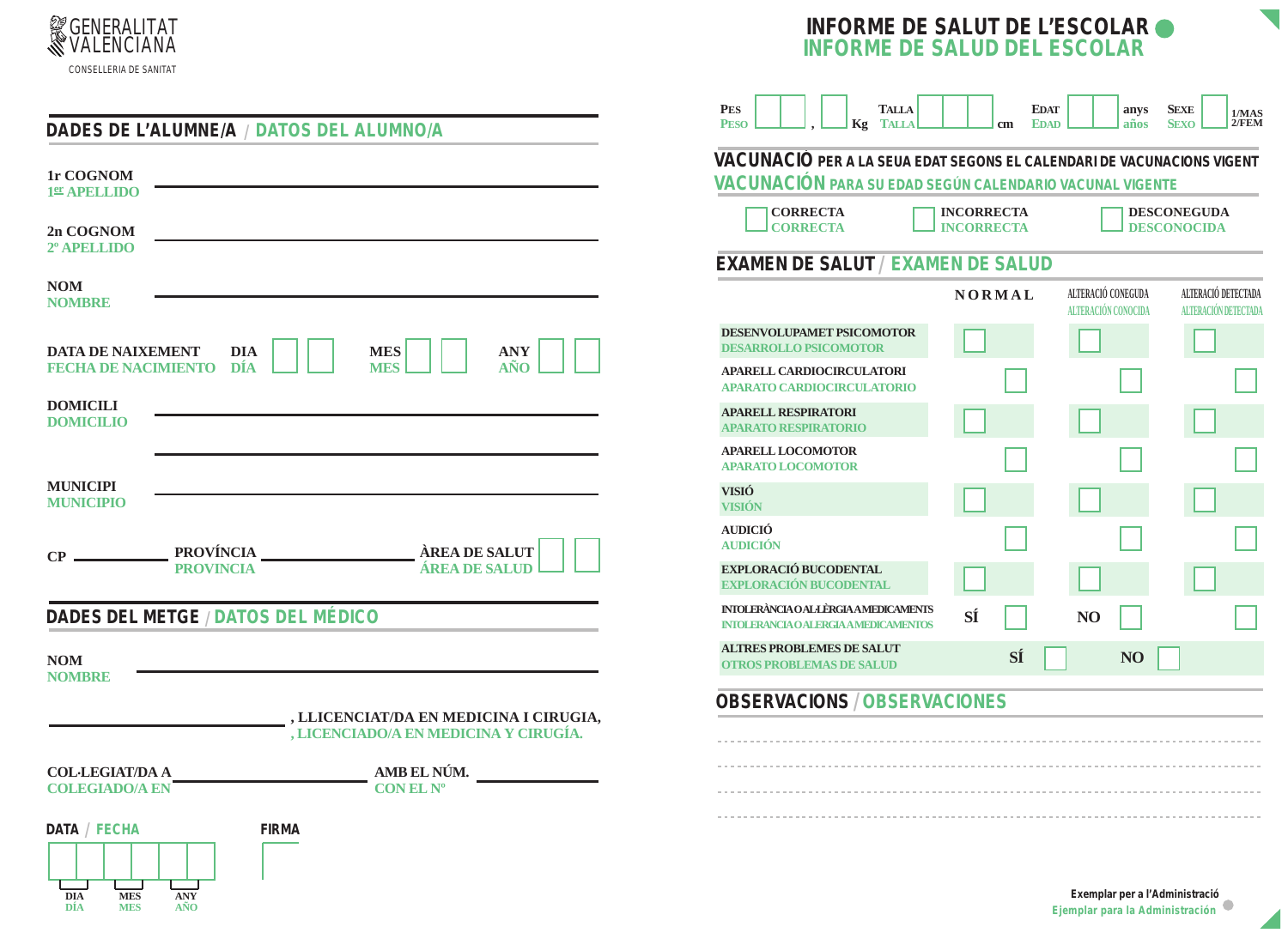

DÍA

**MES** 

AÑO



| DADES DE L'ALUMNE/A / DATOS DEL ALUMNO/A        |            |                                         | PES.<br><b>PESO</b>                        |
|-------------------------------------------------|------------|-----------------------------------------|--------------------------------------------|
| 1r COGNOM<br>1er APELLIDO                       |            |                                         | VACUNA<br><b>VACUNA</b>                    |
| 2n COGNOM<br>2º APELLIDO                        |            |                                         | $_{\rm CO}$<br>l co                        |
| <b>NOM</b><br><b>NOMBRE</b>                     |            |                                         | EXAMEN                                     |
| <b>DATA DE NAIXEMENT</b>                        | <b>DIA</b> | <b>MES</b><br><b>ANY</b>                | <b>DESENVOLU</b><br><b>DESARROLL</b>       |
| <b>FECHA DE NACIMIENTO DÍA</b>                  |            | <b>MES</b><br>AÑO.                      | <b>APARELL CA</b><br><b>APARATO CA</b>     |
| <b>DOMICILI</b><br><b>DOMICILIO</b>             |            |                                         | <b>APARELL RE</b><br><b>APARATORI</b>      |
|                                                 |            |                                         | <b>APARELL LO</b><br><b>APARATOLO</b>      |
| <b>MUNICIPI</b><br><b>MUNICIPIO</b>             |            |                                         | <b>VISIÓ</b><br><b>VISIÓN</b>              |
|                                                 |            |                                         | <b>AUDICIÓ</b><br><b>AUDICIÓN</b>          |
| $CP \_$<br><b>PROVINCIA</b>                     |            | ÀREA DE SALUT<br>ÁREA DE SALUD          | <b>EXPLORACI</b><br><b>EXPLORACI</b>       |
| DADES DEL METGE / DATOS DEL MÉDICO              |            |                                         | <b>INIOLERÀNCIA</b><br><b>INTOLERANCIA</b> |
| <b>NOM</b><br><b>NOMBRE</b>                     |            |                                         | <b>ALTRES PRC</b><br><b>OTROS PROJ</b>     |
|                                                 |            | _, LLICENCIAT/DA EN MEDICINA I CIRUGIA, | OBSERV                                     |
|                                                 |            | , LICENCIADO/A EN MEDICINA Y CIRUGÍA.   |                                            |
| <b>COL·LEGIAT/DA A</b>                          |            | AMB EL NÚM.                             | .                                          |
| <b>COLEGIADO/A EN</b>                           |            | CONEL N <sup>o</sup>                    | .                                          |
| DATA / FECHA<br><b>MES</b><br><b>DIA</b><br>ANY | FIRMA      |                                         | .                                          |



ACIONS / OBSERVACIONES

Exemplar per al centre d'Atenció Primària Ejemplar para el centro de Atención Primaria